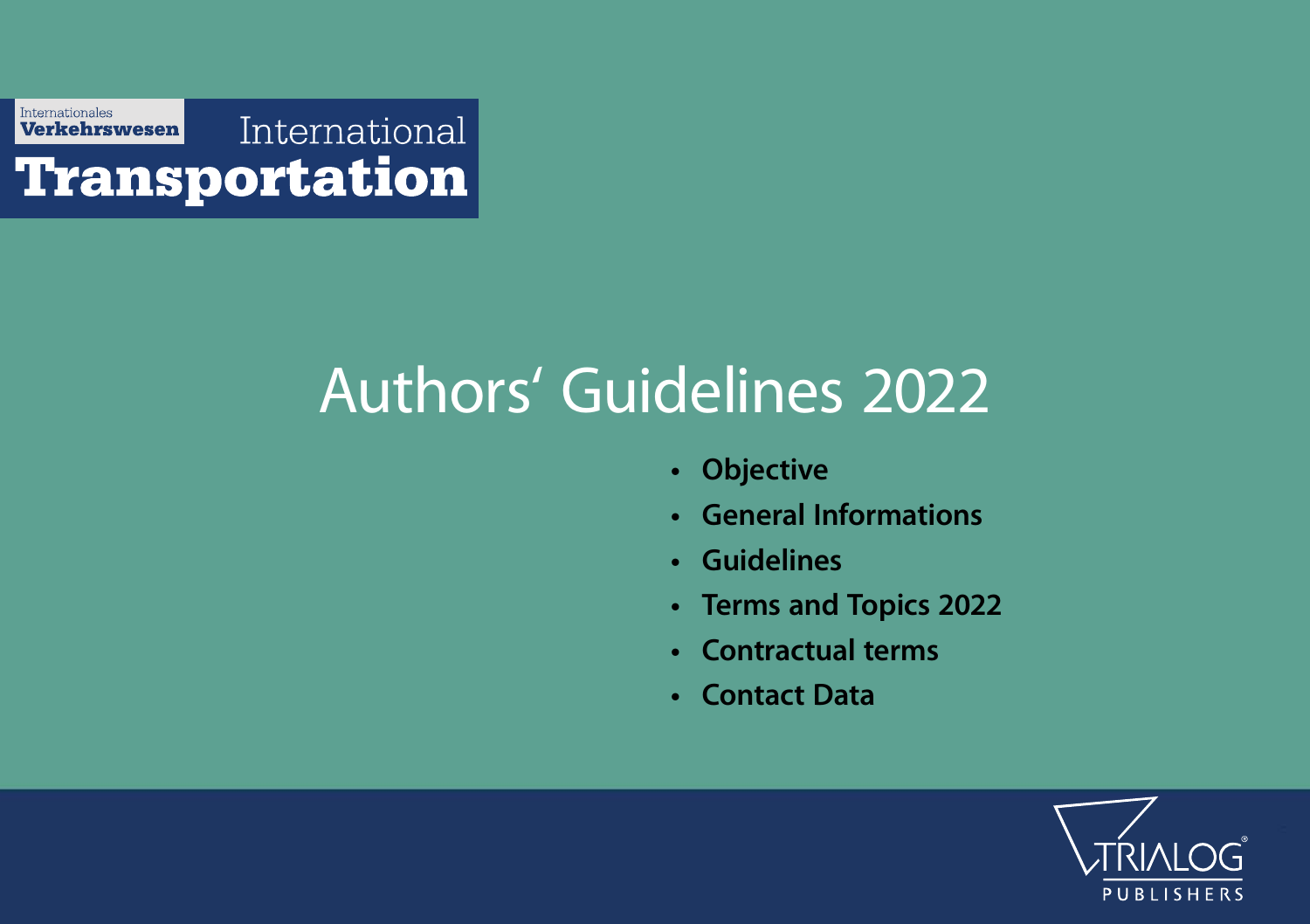

## Dear authors,

We are pleased that you want to publish an article in our magazine Internationales Verkehrswesen / International Transportation.

On the following pages you will find information regarding editorial procedures, a few inevitable formalities, and the key themes and deadlines for the current year.

With any further questions please contact me directly – all the important contact informations can be found on the back page of this brochure.

Best regards Eberhard BUHL

Managing Editor Internationales Verkehrswesen | International Transportation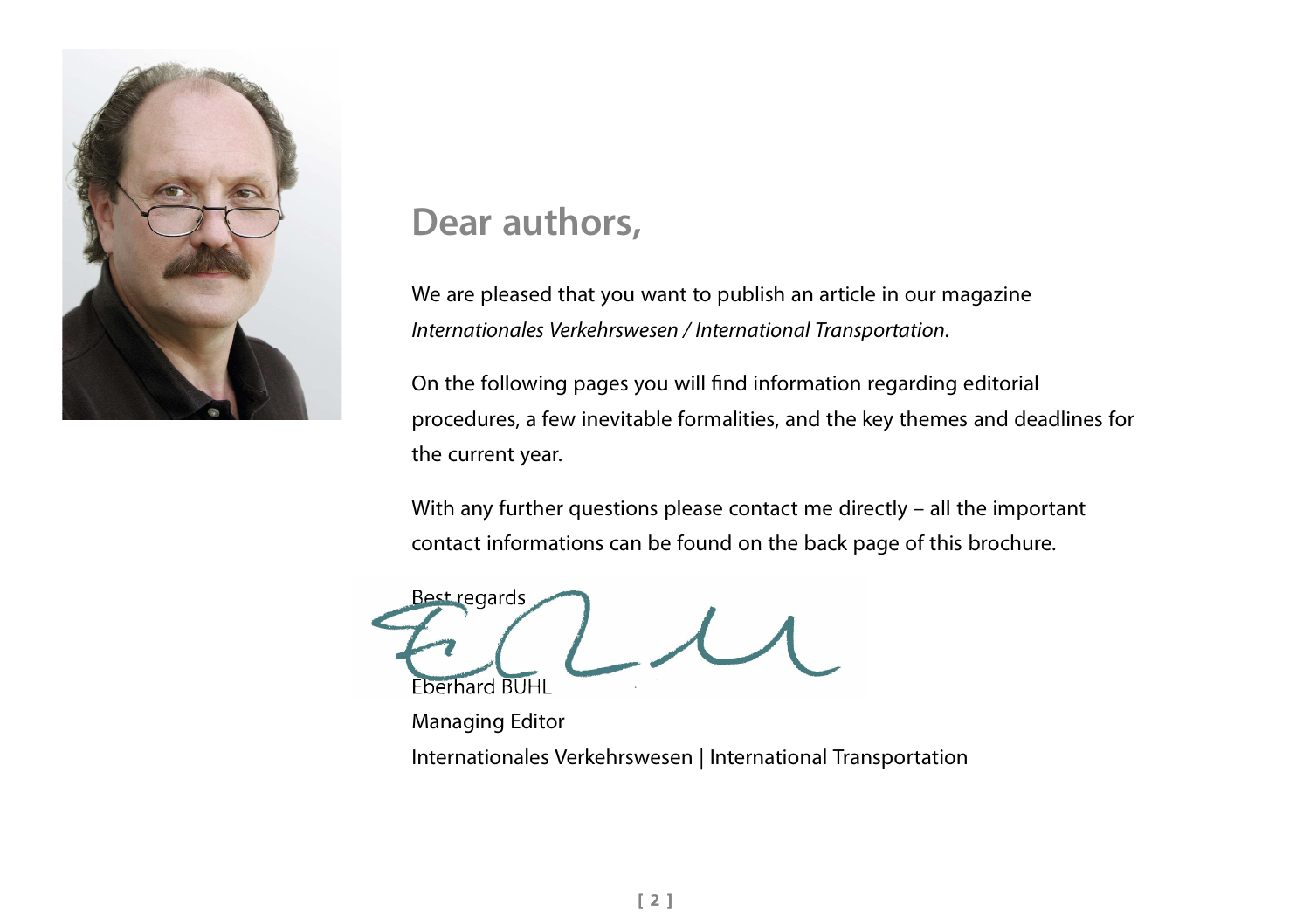## About International Transportation

International Transportation is the English-language edition of Internationales Verkehrswesen.

These special edition is to stimulate a worldwide interdisciplinary discussion of the challenges currently facing transport and logistics. The publication brings together practical and professional views and different perspectives presented by authors from business and industry, science and politics.

### The Parent Publication: Internationales Verkehrswesen

Internationales Verkehrswesen – founded in 1949 – is with an editorial board of renowned scientists and an advisory board of professors, directors, CEOs and other managers from all areas of the transport industry, one of the leading European transport journals for both academic research and practical application. The magazine keeps professionals and managers abreast of the background conditions, current trends and future prospects of all types of transport. It aims to provide holistic analysis and presentation of the key factors involved in the active design and development of transport and mobility structures. – Internationales Verkehrswesen is published by Trialog Publishers Verlagsgesellschaft, Baiersbronn.

## Publication Workflow

- 1. Authors register articles for publication with the editorial office. They identify keywords regarding the content and name a possible delivery date for the complete article that has already been agreed internally (text, pictures, charts, tables).
- 2. Scientific articles that are to be subject to the peer-review process will only be accepted as original articles (first publication). Documents and detailed information about the procedure: Website / Service, or by e-mail.
- 3. If the editorial office takes up a professional or best-practice article, the authors will be informed of the scheduled date of publication, the deadline for submission and the maximum text length that can be accommodated. If the authors cannot meet these requirements, they are to inform the editorial office immediately.
- 4. Professional or best-practice articles are checked as to their conformity with the applicable formal and technical requirements. If no additions or changes are necessary, a layout version is produced.
- 5. The layout is created to provide an overview of the length of the individual text blocks, image sizes and the overall length of the article. Pagination (left / right sides) may still be subject to change. The authors will be asked to check this layout version, carry out any necessary changes or additions, and release it to print. See also page 7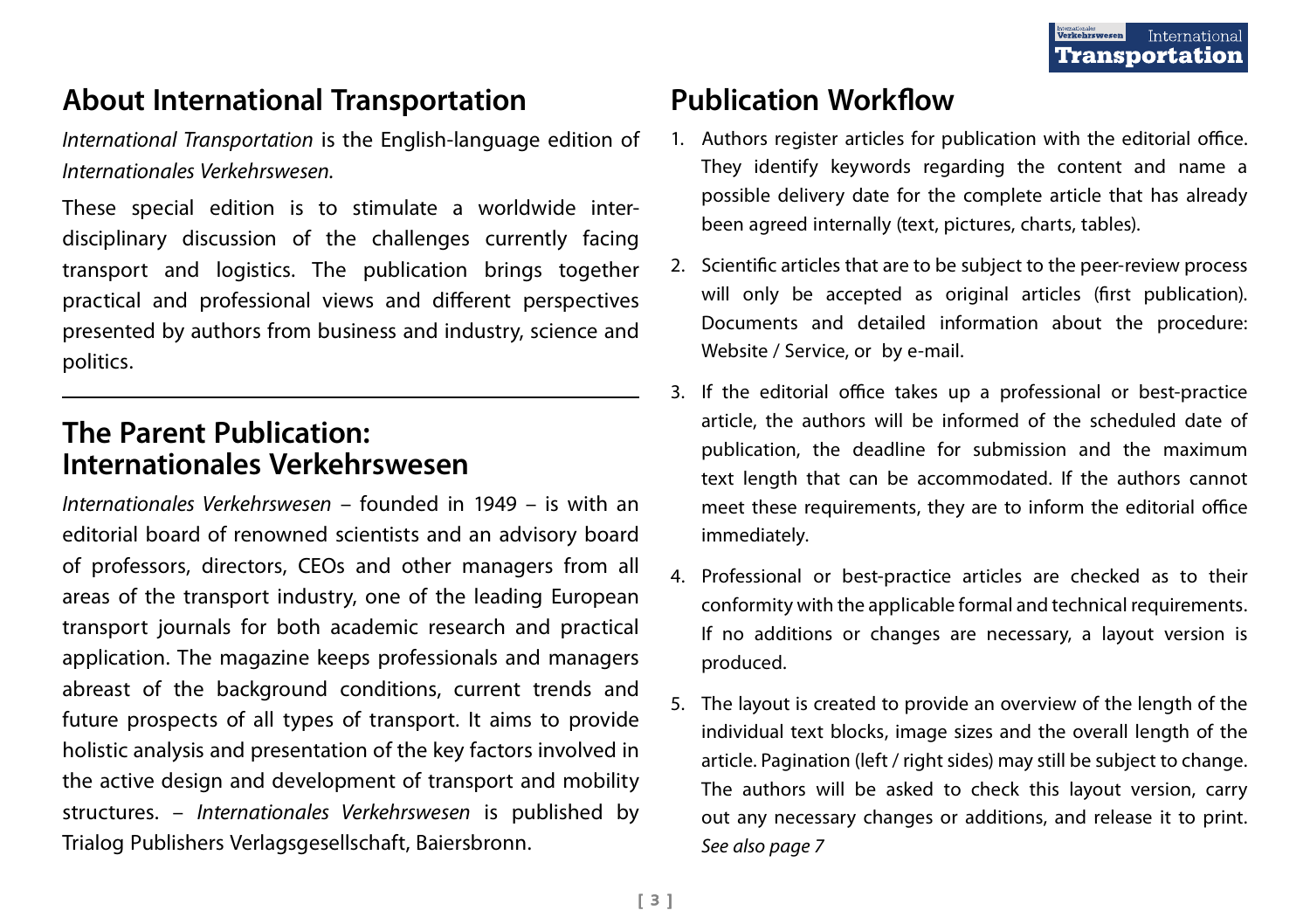## Formalities for the Preparation of Articles

We do not require special text formatting or the use of preformatted templates. However, the submission form\* provides a set of criteria that make creating an article easier:

• Clear, concise heading, max. 50 keystrokes; if necessary, an additional explanatory subheading (max. 100 keystrokes)

 $Keywords = characters + spaces$ 

- An abstract giving a brief illustration of the investigated problem and the solution approach, max. 600 keystrokes No references or footnotes in the abstract.
- Search terms for online search engines: 3-6 keywords
- Authors' names: only names without titles, order may be defined by the authors themselves
- Running text: length between 8'000 keystrokes (2 pages) and about 14'000 keystrokes (4 pages) for the main text itself. Do not number sections of text or chapters
- Formulas in main text should be centered and numbered consecutively with (n),  $(n + 1)$ , ...,

$$
E = m \cdot c \cdot 2 \tag{1}
$$

• Figures and tables: include references in the accompaning text passage such as "(Table 1)", "(see Figure 2)" or "as shown in Figure 3"

Always send images as separate files, clearly marked (e.g.  $\mu$ image 1.jpg"); image width minimum 1'000 pixels

 As a precaution, send charts / graphs additionally as high resolution PDFs (300 dpi); the same applies to texts that contain complex formulas

- Number references / sources in the running text with [n],  $[n + 1]$  ... and add summary at the end (e.g.: [10] or [11, 12] [25, p. 16]). Avoid additional footnotes if possible. Format:
- [1] Mueller, A.; Maier, B.; Schulze, C. (2018): Einheitlich zitieren. In: Die Quellenangabe, (vol. 5) issue 2, pp. 23-25. Online: www.webseite.com (Access: 01.02.2020)
- Authors' data: name, title; function / area of work / institution, place of employment, e-mail address; accompanied by printable portraits of the author(s), min. width 400 pixels

\* Download: www.internationales-verkehrswesen.de/autoren-service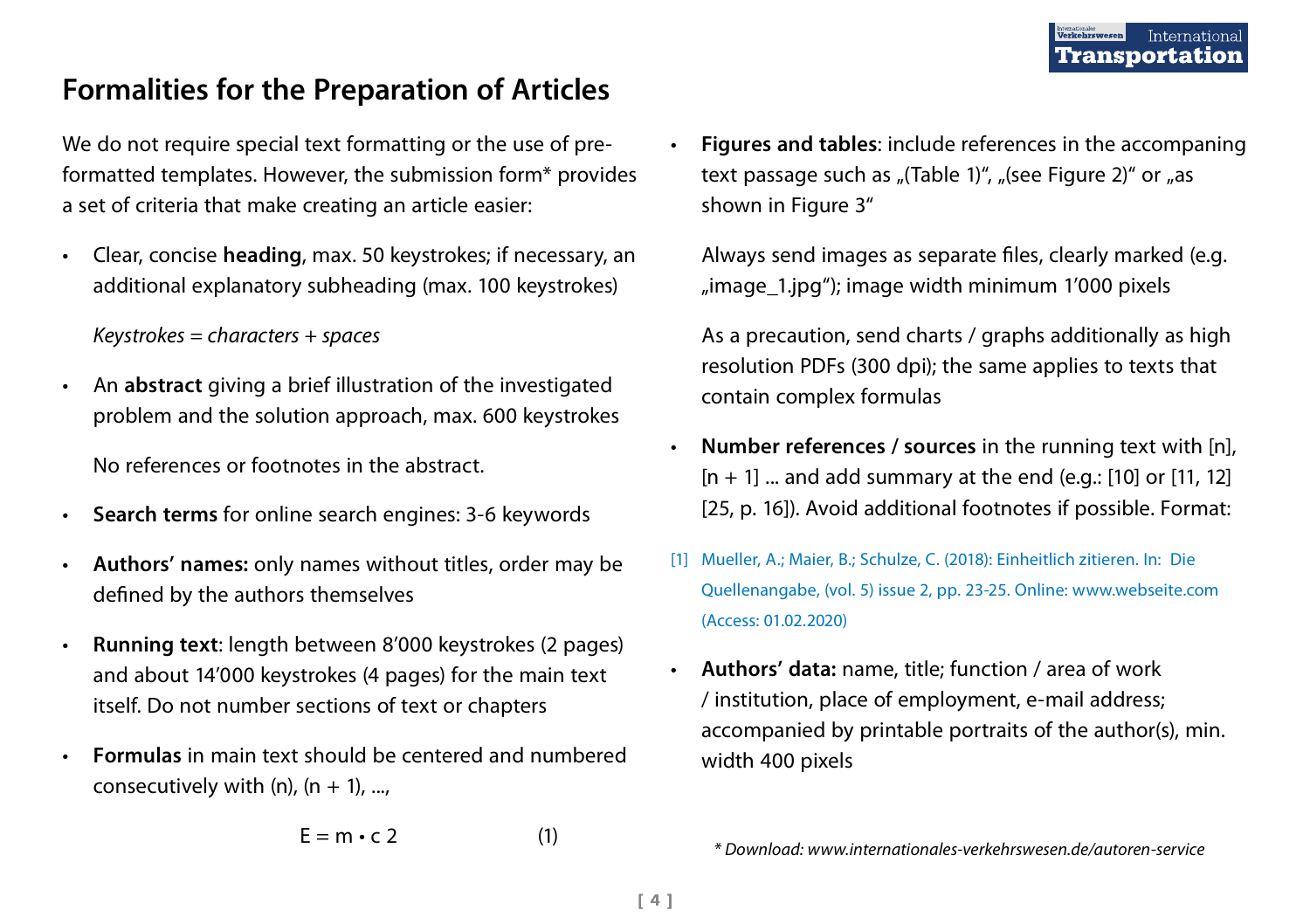#### Terms and Topics 2022 - I

| Ausgabe                               | <b>Termine</b>                                                        | Themen-Schwerpunkte                                                                                                                                                   | Messen, Veranstaltungen,                                                  |
|---------------------------------------|-----------------------------------------------------------------------|-----------------------------------------------------------------------------------------------------------------------------------------------------------------------|---------------------------------------------------------------------------|
| 1   2022<br>Januar<br>Februar<br>März | Erscheinen:<br>16.02.2022<br><b>Redaktions Schluss:</b><br>10.01.2022 | Digital und vernetzt<br>– Öffentlicher Verkehr<br>- Stadtverkehr<br>- Luftverkehr<br>- Verbindungen<br><b>English Special:</b><br><b>International Transportation</b> | Aktuelle Termine finden Sie unter<br>www.internationales-verkehrswesen.de |
| 2 2022<br>April<br>Mai<br>Juni        | Erscheinen:<br>18.05.2022<br><b>Redaktions-Schluss:</b><br>30.03.2022 | <b>Transport-Strategien</b><br>- Straße / Schiene<br>- Personen / Waren<br>- Automatisierung<br>- Praxis<br>Special: Mobilitäts-Monitor                               |                                                                           |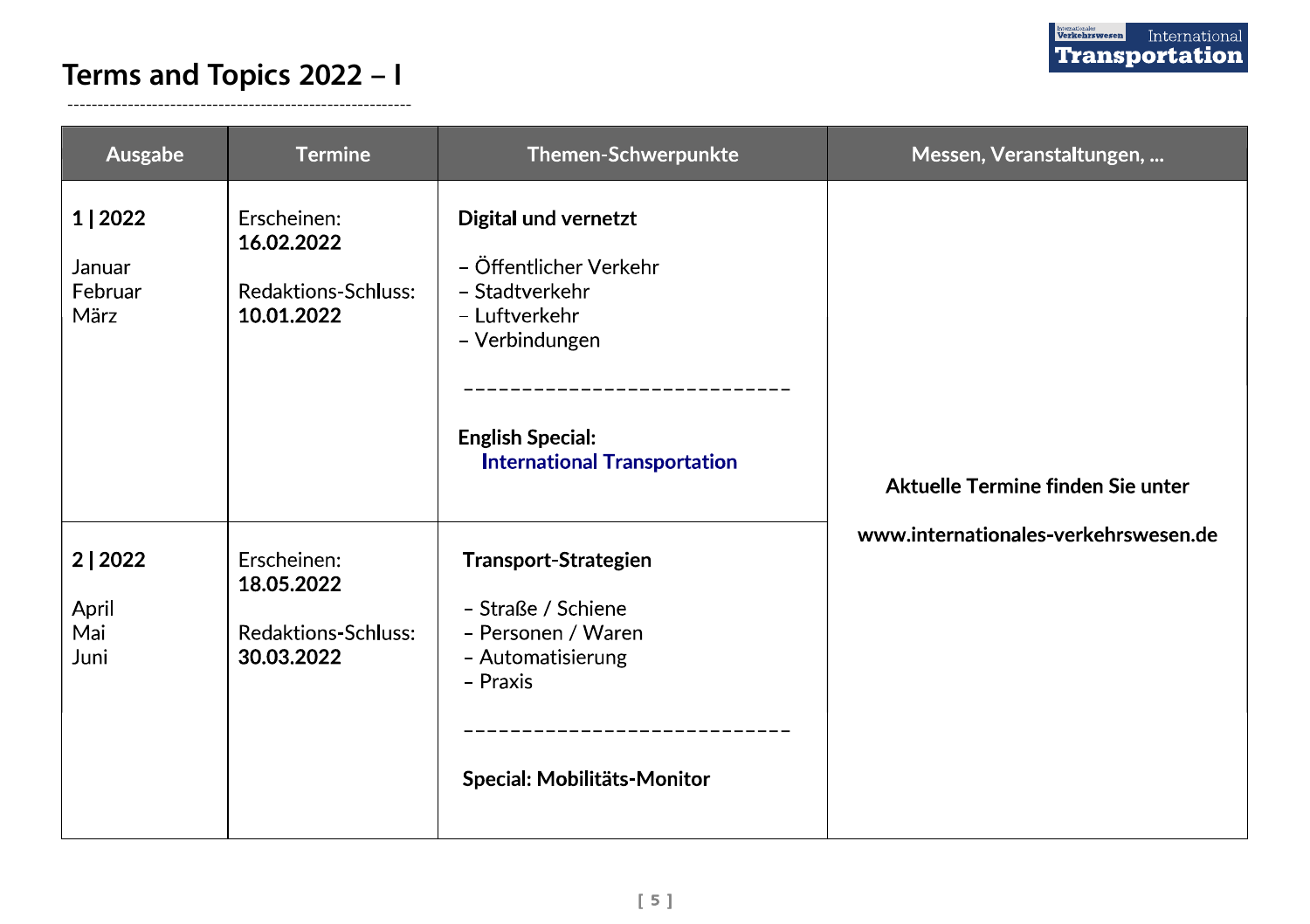## **Executions of Transportational**

#### Terms and Topics 2022 - II

| Ausgabe                                       | <b>Termine</b>                                                        | Themen-Schwerpunkte                                                                                                                                                  | Messen, Veranstaltungen,                                                  |
|-----------------------------------------------|-----------------------------------------------------------------------|----------------------------------------------------------------------------------------------------------------------------------------------------------------------|---------------------------------------------------------------------------|
| 3 2022<br>Juli<br>August<br>September         | Erscheinen:<br>01.09.2022<br><b>Redaktions Schluss:</b><br>20.07.2022 | Multimodal und nachhaltig<br>- Straße - Schiene - Wasser - Luft<br>- Verkehrsnetze<br>- Strukturen<br><b>English Special:</b><br><b>International Transportation</b> | Aktuelle Termine finden Sie unter<br>www.internationales-verkehrswesen.de |
| <b>International</b><br><b>Transportation</b> | Erscheinen:<br>Oktober 2022                                           | eCollection 2022<br>(eJournal)                                                                                                                                       |                                                                           |
| 4 2022<br>Oktober<br>November<br>Dezember     | Erscheinen:<br>16.11.2022<br>Redaktions Schluss:<br>05.10.2022        | Infrastruktur<br>- Stadt- und Verkehrsplanung<br>- Strategien, Lösungswege<br>- Berichte aus der Praxis<br>------------------<br>Special: Mobilitäts-Monitor         |                                                                           |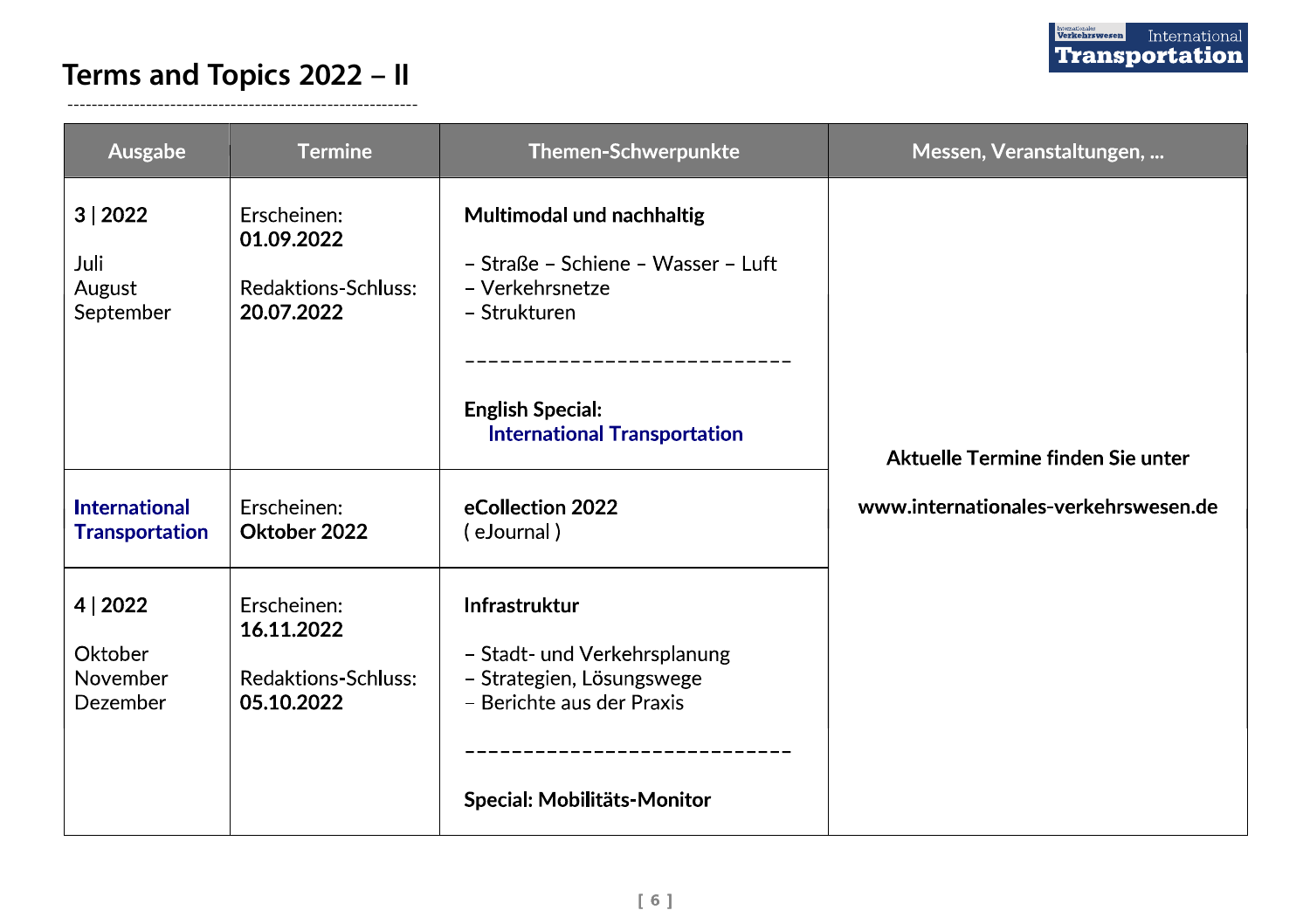## Contractual terms

The authors will transfer to Trialog Publishers Verlags– gesellschaft, hereinafter referred to as "the Publisher", the exclusive right to use their article, within the scope of this contract and unrestricted as to time and place, as well as the related copyright and intellectual property rights for all types of use in the Publisher's national and international media.

This right includes the right of the Publisher to edit the article, to store it, reproduce it, translate it into foreign languages, archive it, and to use it both domestically and abroad in physcal form or to reproduce it in non-physical form regardless of the method of transmission and carrier, in particular ...

- in print media (e.g. magazines, newspapers, newsletters, studies, special publications, journals, books);
- in communications and information services (e.g. Internet, Social Media platforms, SMS texts, MMS, archives, data bases, applications, Web TV, e-paper, secure-paper, PDF, News-Feeds);
- for online media (e.g. CD-ROM, DVD, apps);
- in advertising and promotional material (e.g. billboards, commercials, POS advertising) in and for the Publisher's products.

The Publisher reserves the right to edit the article that is the object of the contract, taking due account of the interests of the author(s).

The Publisher is also granted the right to allow other enterprises of Trialog associated with the Publisher to make use of these rights domestically and abroad under the relevant transfer and exploitation rights and / or to grant use and exploitation rights to companies associated with the Publisher. § 11 UrhG (the German Copyright Act) shall remain unaffected.

The authors assure the publisher of both the existence of the rights described above and that neither the article nor parts of it are subject to third-party rights. The authors assume no liability for any usage in advertising.

The publisher shall not be required to exploit the rights transferred. § 41 UrhG (the German Copyright Act) shall remain unaffected.

With the release of the article to print, the authors (or the corresponding authors as their representatives) agree to these terms and conditions.